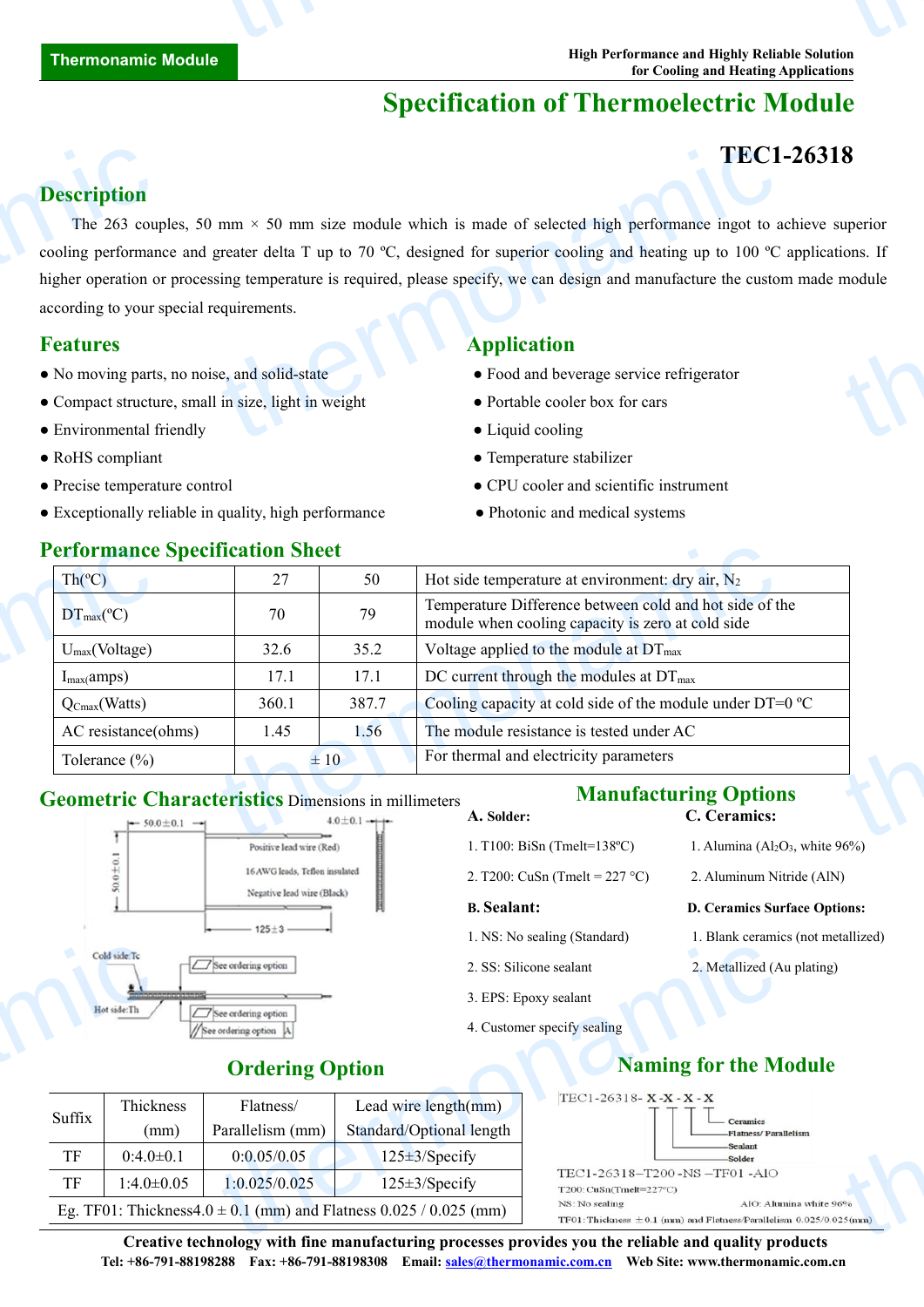# **Specification of Thermoelectric Module**

### **TEC1-26318**